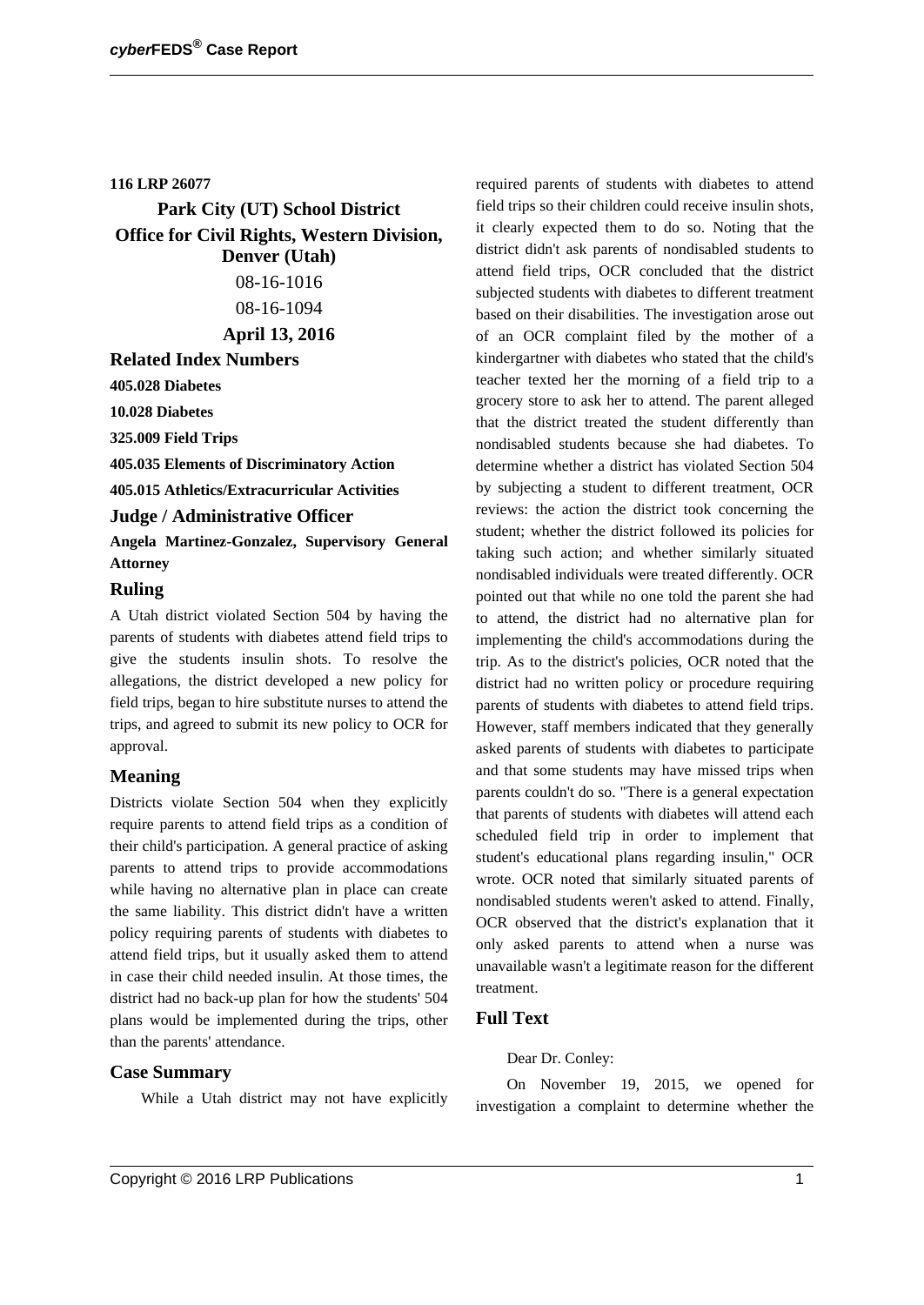District failed to implement the Student's accommodation plan at Parley's Park Elementary School regarding her insulin since the start of the school year and whether the District treated the Student differently based on her disability when the Complainant was required to attend field trips in order for the Student to participate.

On January 15, 2016, we opened a second case for investigation to determine whether the District retaliated against the Complainant for her filing a complaint with this Office by cancelling a fieldtrip at the Student's afterschool program on December 16, 2015.

We initiated an investigation under the authority of Section 504 and its implementing regulation, at 34 C.F.R. Part 104, and Title II of the Americans with Disabilities Act of 1990 and its implementing regulation at 28 C.F.R. Part 35, which prohibit discrimination on the basis of disability, in programs or activities that receive Federal financial assistance from the Department and, respectively, public entities. Individuals filing a complaint, participating in an investigation, or asserting a right under Section 504 and Title II are protected from intimidation or retaliation by 34 C.F.R. § 104.61, which incorporates 34 C.F.R. § 100.7(e), and 28 C.F.R. § 35.134. As a recipient of Federal financial assistance and a public entity, the District is subject to these laws and regulations.

During the investigation, we carefully reviewed documentation provided by the District and Complainant. We interviewed the Complainant and relevant District staff.

The Student is a person with a disability and has received services from the District prior to this school year in the District's preschool program. During the 2015-16 school year (SY), the Student attended the District's morning Kindergarten class and afternoon [ ] class. [ ]. The Student was to receive accommodations according to her 504 Plan throughout the day in both programs.

## **Factual findings -- failure to implement**

#### **allegation**

While in the preschool program, a Section 504 meeting was held in May 2015 to discuss changes to the Student's Section 504 Plan for kindergarten the following school year. Following this meeting and prior to the start of the SY 2015-16, the Principal decided to assign the Student to a different kindergarten teacher, so another meeting was held in August. In attendance at the August meeting were the Principal, Kindergarten Teacher, both parents, and the Nurse. While some participants, including the parents and several District staff members, thought the meeting was a Section 504 meeting, no Section 504 Plan was produced from the meeting. It appears the purpose of the meeting was to have the parents discuss the Student's needs and familiarize people with the Student's equipment for diabetes management.

Following the meeting, the Complainant was concerned with the Student's Section 504 Plan and started emailing the School staff about her concerns. The Counselor responded and suggested a Section 504 meeting. A meeting was held on September 21, 2015. In attendance were the Kindergarten Teacher, both parents, the Nurse, the [ ] Teacher, a [ ] Aide, and the Counselor. A 504 Plan was created at this meeting and contained seven accommodations. In early October, the Complainant contacted the Counselor and notified her that she was unhappy with the 504 Plan created on September 21, 2015. She requested changes in language and two additional accommodations. Without a meeting, the Counselor created another 504 Plan on October 8, 2015. Before completing the revisions, the Complainant emailed the 504 team and requested an additional accommodation. An email chain demonstrates that all members of the 504 Team agreed to add a tenth accommodation. Consequently, the ten item 504 Plan, which was back-dated to September 21, 2015, was put in place. The Counselor stated she provided the new ten item plan to all of the Student's teachers. The [ ] staff stated that the Counselor brought them the new plan, and they signed a new signature page with an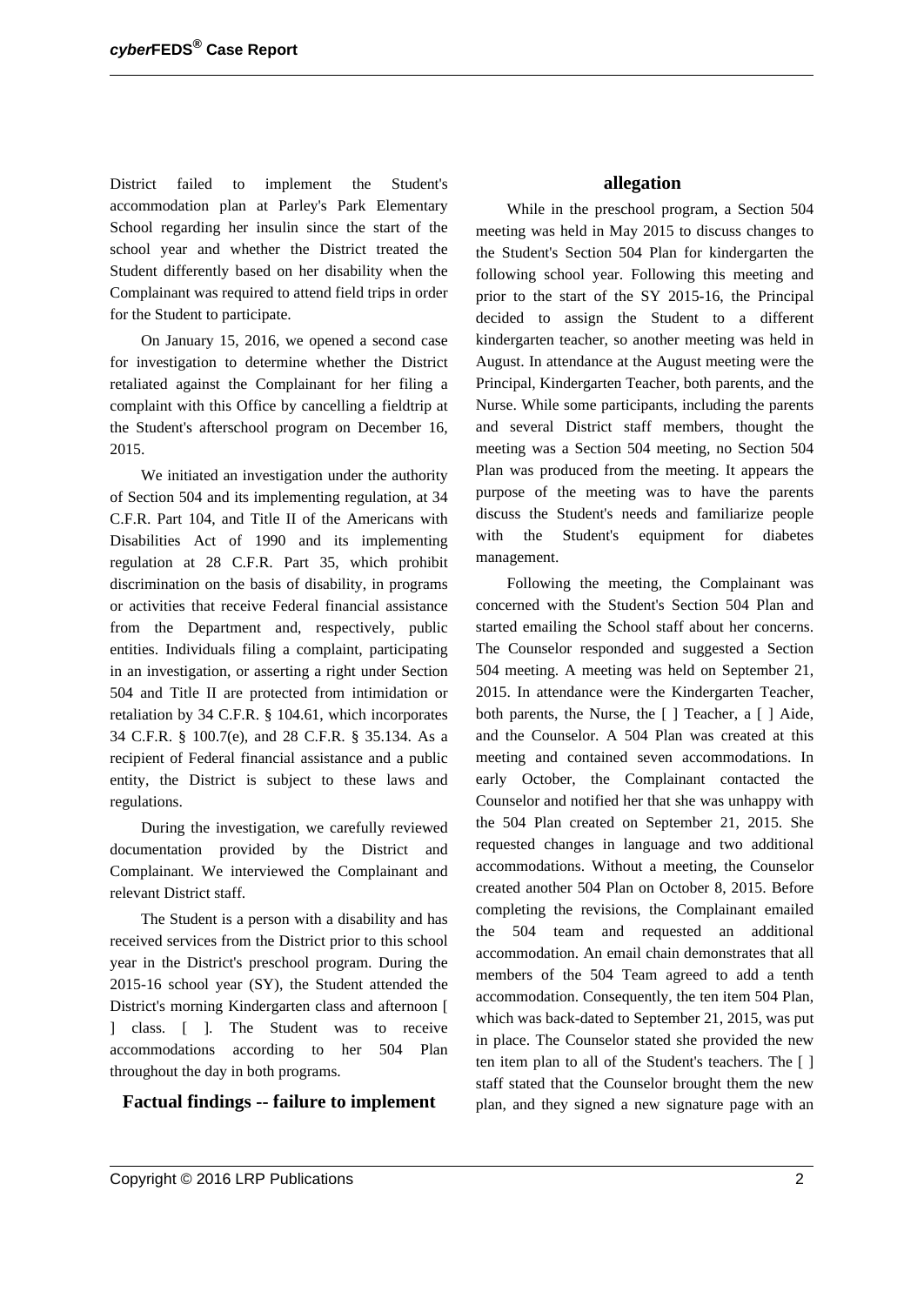October date. The October signature page has not been provided by the District even though it was requested by OCR during the site visit. Although the Counselor states she provided the ten item 504 Plan to all the teachers, two of the Special Education Teachers only received the seven item 504 Plan. The Nurse, Counselor, Kindergarten Teacher, [ ] staff, and the Complainant all stated that the ten item 504 Plan is the plan that was supposed to be implemented.

The majority of the 504 Team stated that the ten item 504 Plan was the one to be implemented, therefore, we reviewed the implementation of the ten item 504 Plan. Specifically, the accommodations at issue in this complaint are items number 2 and 6 of the 504 Plan. Those provisions state:

2. A back up staff person, [School Aide] will also be given this training by 9/22/15. [School Aide] will be paged in an emergency to assist.

6. If teachers check in between pre-identified times and [the Student]'s numbers are high or low they will follow the classroom flow-chart for food, and call nurse for insulin, call parents for extreme highs or lows.

#### **Analysis -- failure to implement allegation**

We reviewed whether the District failed to implement the Student's accommodation plan regarding her insulin since the start of the 2015-16 school year. To determine if the District failed to implement the Student's 504 Plan, we determine whether the Student is a person with a disability, whether the Student has a 504 Plan, what accommodations are in the Student 504 Plan, and whether the accommodations were implemented.

We determined that the Student is a person with a disability: diabetes. The District has had a 504 Plan for the Student since she was in pre-school.

We first reviewed the development of the Student's 504 Plan for SY 2015-16. While a 504 Plan was drafted as a result of the 504 team meeting on September 21, 2015, the 504 Plan was altered without an additional meeting. The Complainant states that the modifications were requested because the seven item 504 Plan did not accurately reflect what was decided at the September 21, 2015 meeting. We did not find any evidence to support the Complainant's statement. As a result of the Complainant's requested changes, the Counselor developed a new 504 Plan was created with nine items on October 8, 2015. A tenth item was subsequently added by the 504 Team via email. Consequently, the ten item 504 Plan was created without the 504 Team providing input on two items and modified language of seven items. Additionally, although the Counselor reports that she brought the ten item 504 Plan to all of the Student's teachers and had them sign the signature page, we found at least two teachers that did not receive the ten item 504 Plan. The District did not provide the signature page that several District staff members stated that they signed in October. The Section 504 regulation requires that "the placement decision is made by a group of persons, including persons knowledgeable about the child, the meaning of the evaluation data, and the placement options." The regulations states that the placement decision is to be made by a group of persons, including persons knowledgeable about the child, the meaning of the evaluation data, and the placement options, 34 C.F.R. § 104.35(c)(3). We find District did not develop the ten item 504 Plan with a group of persons knowledgeable when the Counselor and the Complainant modified the seven item 504 Plan into the nine items.

Additionally, Section 504 applies the procedural requirements, requiring maintenance of records in 34 C.F.R. § 104.61 as it incorporates 34 C.F.R. § 100.6(b). Title VI regulation at 34 C.F.R. § 100.6(b) requires recipients to maintain such records and submit for our review complete and accurate compliance reports in such form and containing such information as may be necessary to allow OCR to ascertain whether the recipient has complied or is complying with Title VI. The District did not maintain records regarding the development of the 504 Plan in violation of the procedural requirements in 34 C.F.R. § 104.61.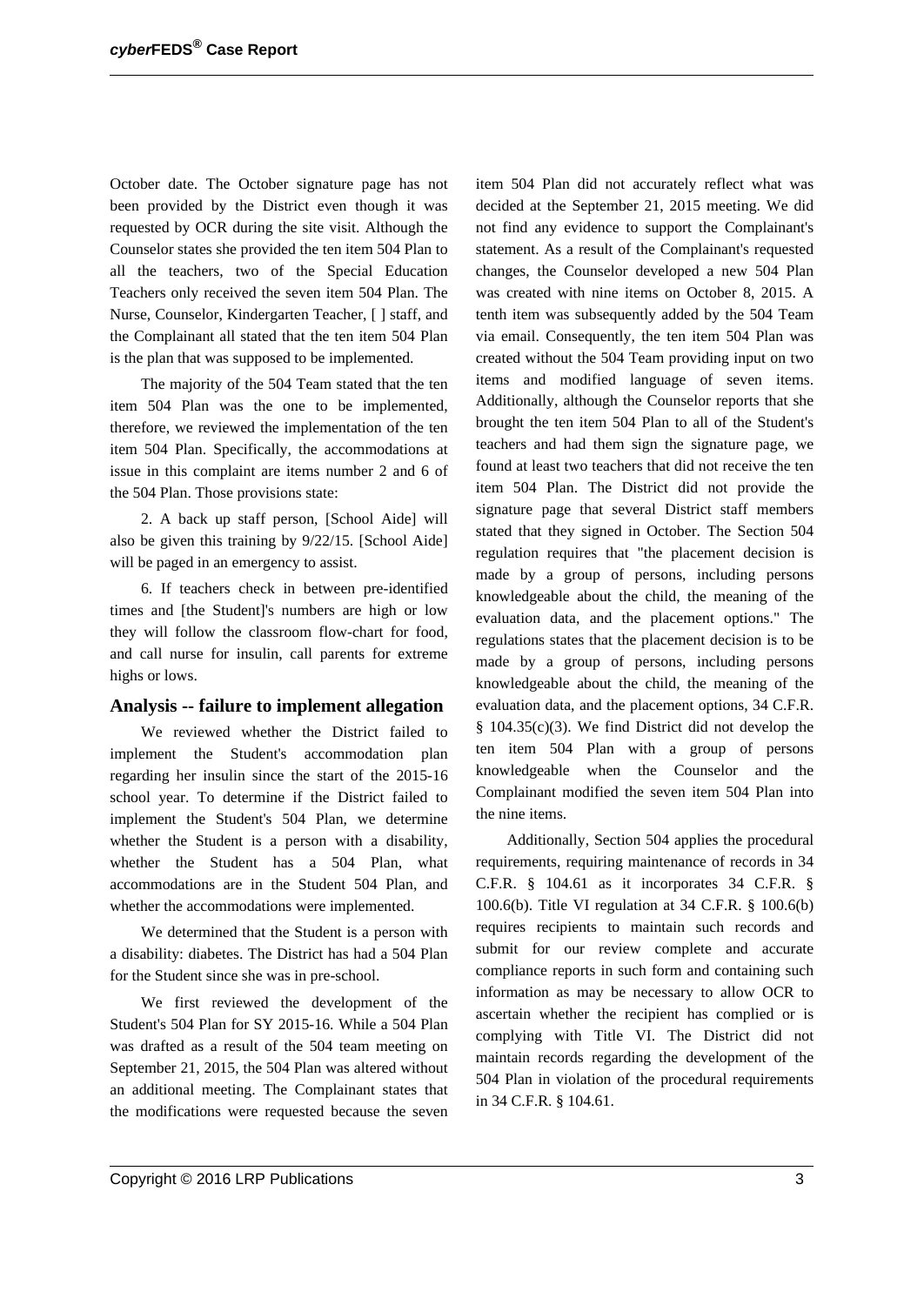Although the District did not develop the 504 Plan in accordance with the requirements, the 504 team members that attended the September 21, 2015 504 meeting all agreed in our interviews that that the ten item 504 Plan are the accommodations staff were to be implemented. The Complainant alleges that the District called her to go to the school to give the Student insulin several times during the fall semester and then again on February 22, 2016. The Section 504 Plan states that the Nurse is to give the Student insulin when indicated by the Student's numbers in accordance with item 6 in the Student's 504 Plan. The Student's Kindergarten Teacher and [ ] Aide confirm that the Complainant was called to give the Student insulin between twelve and sixteen times during the fall semester when the Nurse was not available. OCR learned that the Nurse was not scheduled to start her work day until an hour and half after the start of the school day and not scheduled to work on Fridays during the fall semester. The calls to the complainant to come to School and give insulin occurred during the time the Nurse was not scheduled to be working.

The District expanded the Nurse's schedule to include the entire school day starting in January, making it unnecessary for the Complainant to come to school and to give the Student insulin during the school day. However, the Nurse was out sick on February 22, 2016, and the District did not schedule a substitute nurse. The District called the Complainant to give the Student insulin on that date. We find that the District was not implementing the Student's 504 Plan with respect to the provision regarding the Student's insulin.

Additionally, OCR found that a staff member identified in Item 2 could not implement the Section 504 Plan because she did not know she was in the 504 Plan and was not familiar with the needs of the Student.

OCR finds that the District failed to implement the Student's 504 Plan in violation of 34 C.F.R. § 104.33; failed to develop the ten item 504 Plan with a group of persons knowledgeable about the Student in violation of 34 C.F.R. § 104.35; and failed to

maintain records in violation of 34 C.F.R. § 104.61. The District entered into a Resolution Agreement to resolve these concerns.

## **Factual findings -- different treatment field trips**

The Complainant alleged that she was required to attend field trips to provide her daughter accommodations since a nurse was not available. The District does not have a written policy requiring parents to attend field trips. During SY 2015-16, the Student's [ ] class attended one field trip. The field trip was scheduled for the first day that the Student's family returned from a vacation. The [ ] Teacher texted the Complainant on the morning of the field trip and asked if the Complainant could attend and to obtain a signed permission slip. The field trip was to [ ] grocery store and the students were going to sample food in each department. In order for the Student to participate, she may need insulin because the consumption of food was involved. The Complainant told the [ ] Teacher that she had a doctor's appointment, but would see if she could attend. The [ ] Teacher had no other plan for the Student to receive insulin during the field trip and had not considered a nurse to attend. The Complainant rearranged her schedule and met the class at [ ] grocery store so the Student could participate. A second field trip was scheduled in December but was cancelled.**<sup>1</sup>**

#### **Analysis -- different treatment field trips**

We reviewed whether the District treated the Student differently when it required the Complainant to attend a field trip to provide services in the Student's Section 504 Plan. To determine whether the District treated the Student differently based on her disability, OCR reviews what action the District took against the alleged injured party, whether the District followed its policies and procedures for taking such action, and whether similarly situated non-disabled individuals were treated differently. If the alleged injured party was treated differently, we determine whether the recipient has a legitimate, non-discriminatory reason for the different treatment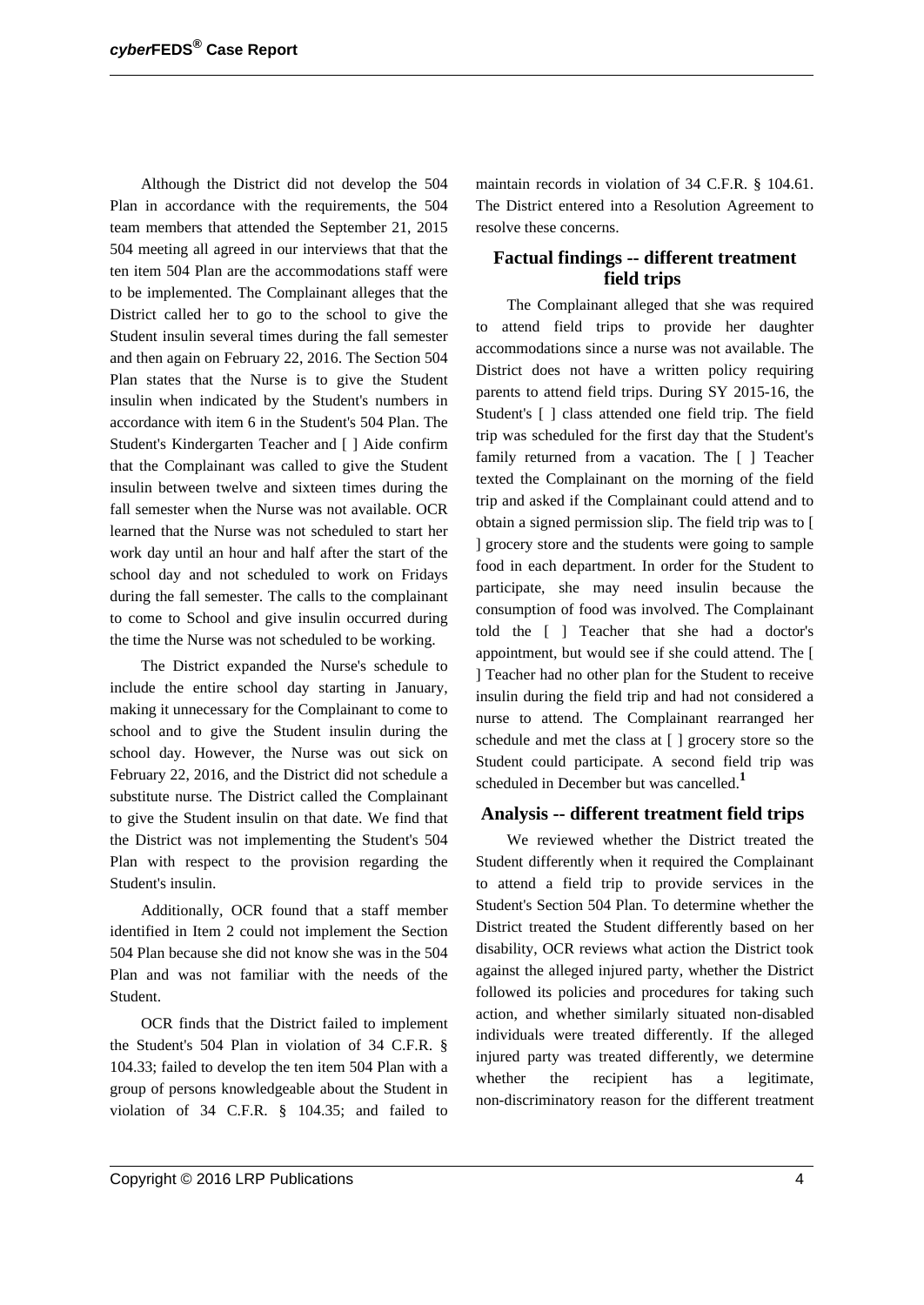and, if so, whether the stated reason is a pretext for discrimination.

The Complainant alleged that parents of students with diabetes are required to attend field trips with their students or else the students are not able to participate. We first determined what action the recipient took against the alleged injured party. We found that for the first field trip, the [ ] staff asked the Complainant to attend and the Complainant rearranged her schedule so that she could attend. The [ ] staff had no other alternatives for implementing the Student's 504 Plan during the field trip other than having the Complainant attend in order to give the Student insulin as necessary. For the second field trip, the Complainant was also asked to attend, and again the [ ] staff were relying upon the Complainant to provide insulin to the Student during the field trip. While no District staff told the Complainant she was required to attend the field trip in order for the Student to participate, the Complainant was asked to attend the field trip and the District had no other plans for implementing the Student's 504 Plan regarding delivery of insulin during the field trip.

Next, we determined whether the District followed its policies and procedures for taking such action. The District has no written policies or procedures regarding parents of students with diabetes needing to attend field trips. Several District staff reported that when they previously had students with diabetes in their classes, they would call the parent to see if the parent wanted to attend any field trip and that the parents have generally attended. District staff also relayed stories that in the past, students with diabetes may have stayed at school in the nurse's office if their parent could not attend the field trip and that some parents have expressed frustration with being asked to attend all field trips. District staff also stated that parents of students with disabilities that are not diabetic are not called to attend field trips, and typically the regularly assigned aide or the teacher is able to accommodate those students. However, the teachers cannot give insulin, so teachers could not accommodate students with diabetes during field

trips. While there is no written policy or procedure, we find that there is an expectation that parents of students with diabetes will attend each scheduled field trips in order to implement that student's educational plans regarding insulin during the field trip.

We looked at whether similarly situated parents of non-disabled, non-diabetic individuals were treated differently. We found that only parents of students with diabetes are called to see if they will attend field trips. We also found that all parents are welcome to attend field trips, however, no other parents attended the [ ] field trip.

Finally, since the parents of students with diabetes are treated differently, we determine whether the District has a legitimate, non-discriminatory reason for the different treatment and, if so, whether the stated reason is a pretext for discrimination. The District states that there is no policy that parents of students with diabetes are required to attend field trips, that the Complainant was called because the Student did not have a signed permission slip, and that the [ ] staff wanted to make sure the Student could receive insulin if she needed it during the field trip. The Complainant stated to OCR that she does what she can to ensure that she can attend field trips because she does wants the Student to be included in field trips and wants the Student to be safe during field trips. The District's rationale that they wanted to make sure the Student received insulin when the nurse could not attend a field trip reflects a certain, practical logic. However, as a legal matter, this rationale is not a legitimate, non-discriminatory reason since it relies on the Complainant to provide the Student's Section 504 accommodations, which is ultimately a legal responsibility of the District. Therefore, we find the District is treating the Complainant and other parents of students with diabetes differently because it is expected that they will attend field trips to provide their students insulin.

Upon learning of the complaint, the District began to take action to ensure that parents will not have to attend field trips to provide students insulin. The District developed a policy for field trips that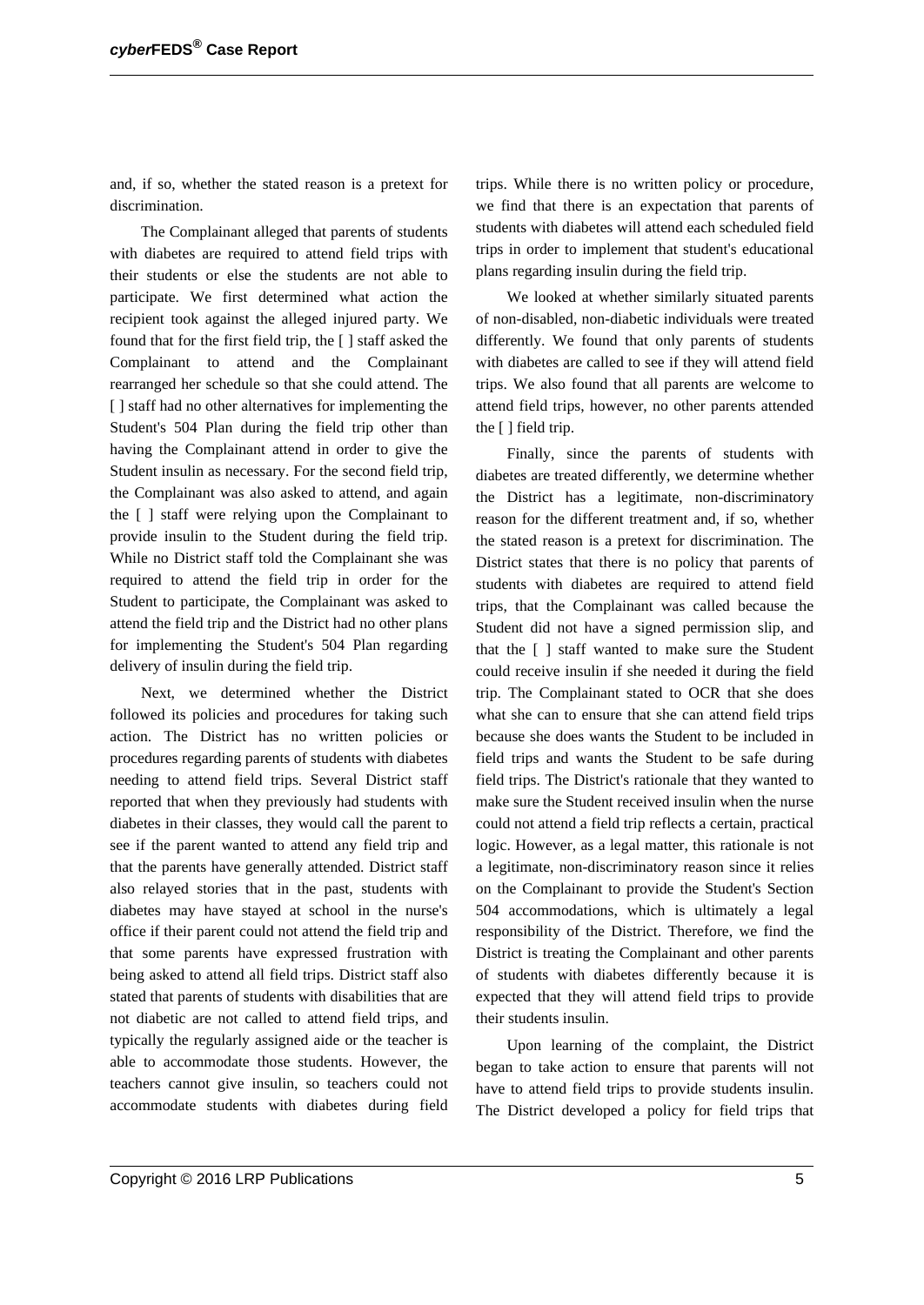requires principals to check with their school nurse to see if a student needs a nurse during a field trip. The District also began to hire substitute nurses to provide services in field trips and when nurses are sick.

We find that the District treats students with diabetes differently because parents are expected to attend field trips to provide accommodations in violation of 34 C.F.R. § 104.37. The District entered into a Resolution Agreement to resolve these concerns.

#### **Factual findings -- alleged retaliation**

During the 2015-16 school year (SY), the Student attended the District's morning Kindergarten class and afternoon [ ] class. The Student was to receive accommodations according to her 504 Plan throughout the day in both programs.

The Complainant filed her first complaint (08-16-1016) with OCR on October 16, 2015. We notified the District we were accepting two allegations for investigation on November 19, 2015. Upon receipt of the notification letters, the District contacted OCR. During the conversation, the District requested information regarding parents attending field trips. OCR conveyed to the District that they must implement students' educational plans while on field trips. If a student receives a service while at school, then that service must be provided by the District and not by a parent during the field trips. The District Representative (Associate Superintendent) stated that he will just cancel all field trips. OCR informed the District about the regulatory prohibition against retaliation and that such a broad action could be perceived as retaliatory.

In December 2015, the [ ] programs were asked to complete a service project. The [ ] decided to collect pet toys and make pet treats for the company [ ]. During the service project, the Complainant was at the School helping the [ ] staff, and they discussed that it would be fun for the students to deliver the collected items. The Complainant shared with them the days she would be able to attend. [ ] staff scheduled a field trip to deliver the items on December 16, 2015. On December 15, 2015, the Community Education Director learned of the field trip and asked the [ ] Teacher if she remembered the conversation about not having a field trip without a nurse and asked if a nurse was arranged. The [ ] Teacher responded that she had not arranged a nurse because the Complainant was attending. The [ ] Teacher was instructed to request a nurse, and so she contacted the Associate Superintendent. The Associate Superintendent informed them that there was not sufficient time to schedule a nurse and instructed the [ ] staff to cancel the field trip.

 $\lceil$ 

## **Analysis -- alleged retaliation**

The Complainant asserts that this field trip was cancelled in retaliation for her first OCR complaint.

The District admits it lied to parents about why the field trip was cancelled, but that it did so in order to protect the Student's identity. The Associate Superintendent stated the field trip was cancelled because of the District's understanding that it was required to secure the needed medical personnel to attend the field trip with the Student and not rely upon the Complainant to implement the Student's 504 Plan. The District states that unfortunately, the [ ] teacher misunderstood the Community Education Director's earlier directive that all field trips were to be put on hold, even if the parent was able to attend, or did not realize that a nurse could only be secured with more than 24 hours of advance notice. Further, the District states that as a result, it appeared that the better option was to cancel the trip in its entirety, then to possibly fail to comply with Section 504. The District states that in no way was the District's intention behind the cancelation retaliation; rather, the intention was to avoid any further violations of the District's Section 504 obligations as explained to it by OCR.

Under the implementing regulation, recipients are prohibited from retaliating against any individual for the purpose of interfering with any right or privilege protected by Section 504 and Title II. In analyzing a retaliation claim, we determine whether: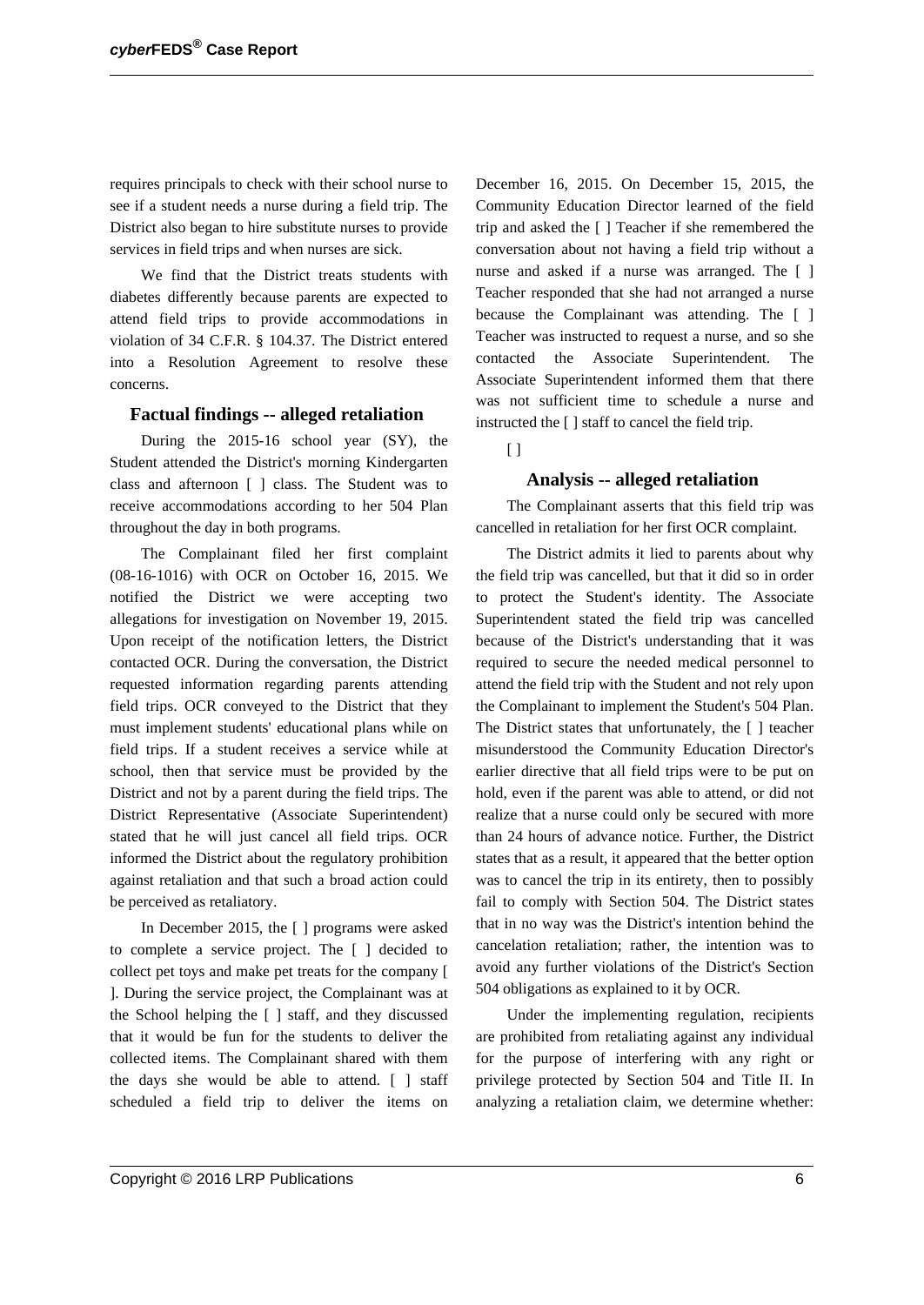the individual engaged in an activity protected by Section 504 and Title II of which the recipient had knowledge; the recipient took an adverse action against the individual; a causal connection existed between the protected activity and the adverse action; and, the recipient has a legitimate, non-retaliatory, non-pretextual reason for its action.

The Complainant participated in an activity protected by the Section 504 and Title II of the ADA when she filed her first complaint alleging disability discrimination against the District. The District had knowledge of the complaint on November 19, 2015, when OCR sent notification letters with the two accepted allegations. On December 16, 2015, the District cancelled a field trip the Student was scheduled to attend. Given the proximity in time between the notification of the first complaint and the cancellation of the field trip, a causal connection can be inferred.**<sup>2</sup>**

Next, we determined whether the District has a legitimate, non-retaliatory, non-pretextual reason for canceling the field trip. The District's reason provided to OCR for canceling the field trip was that they did not have a nurse available to provide the Student with services as required by her Section 504 Plan. The District told parents the field trip was canceled because the [ ] representative was not available. [ ]. The District states that the need for a nurse to attend to provide the Student services is the real reason for the cancellation.

The Complainant and several District staff members state that the District's stated reason is not really the reason why the field trip was canceled. While OCR found some facts suggesting that the cancellation of the field trip may have been motivated in part by retaliation against the Complainant, the fact remains that had the District proceeded with the field trip without a nurse present, the District was on notice that they would be in further violation of Section 504 of the Rehabilitation Act. The field trip was almost a month after OCR notified the District of the OCR Case 08-16-1016 and had a discussion with the Associate Superintendent about the requirements of

Section 504 and implementation of students' educational plans during field trips. While the stated reason for the cancelation of the field trip was not true, we find it reasonable, if not laudable, that the District ultimately was taking steps to comply with Section 504. Correspondingly, we find insufficient evidence that the District's stated reason was pretext for discrimination. Therefore, we find the District did not retaliate as alleged.

#### **Conclusion**

For the reasons explained, we determined that the evidence is sufficient to conclude that the District discriminated against the Student on the basis of disability with respect to the first two allegations. We found that there was insufficient evidence to establish that the District retaliated as alleged. The District agreed to voluntarily resolve the violations found in this investigation and entered into a Resolution Agreement, signed April 13, 2016. OCR will closely monitor the District's implementation of the Agreement to ensure that the commitments made are implemented timely and effectively and that the District's policies and practices are administered in a nondiscriminatory manner. Once fully implemented, the Resolution Agreement will ensure the District's compliance with the regulations as addressed in this complaint.

This letter addresses only the issues raised in this complaint and should not be interpreted as a determination of the District's compliance with any other regulatory provision or to address any issues other than those addressed in this letter. The Complainant may have the right to file a private suit in federal court regardless of whether OCR finds a violation.

Please be advised that the District may not harass, coerce, intimidate, or discriminate against any individual because he or she has filed a complaint or participated in the complaint resolution process. If this happens, the individual may file another complaint alleging such treatment.

Under the Freedom of Information Act, it may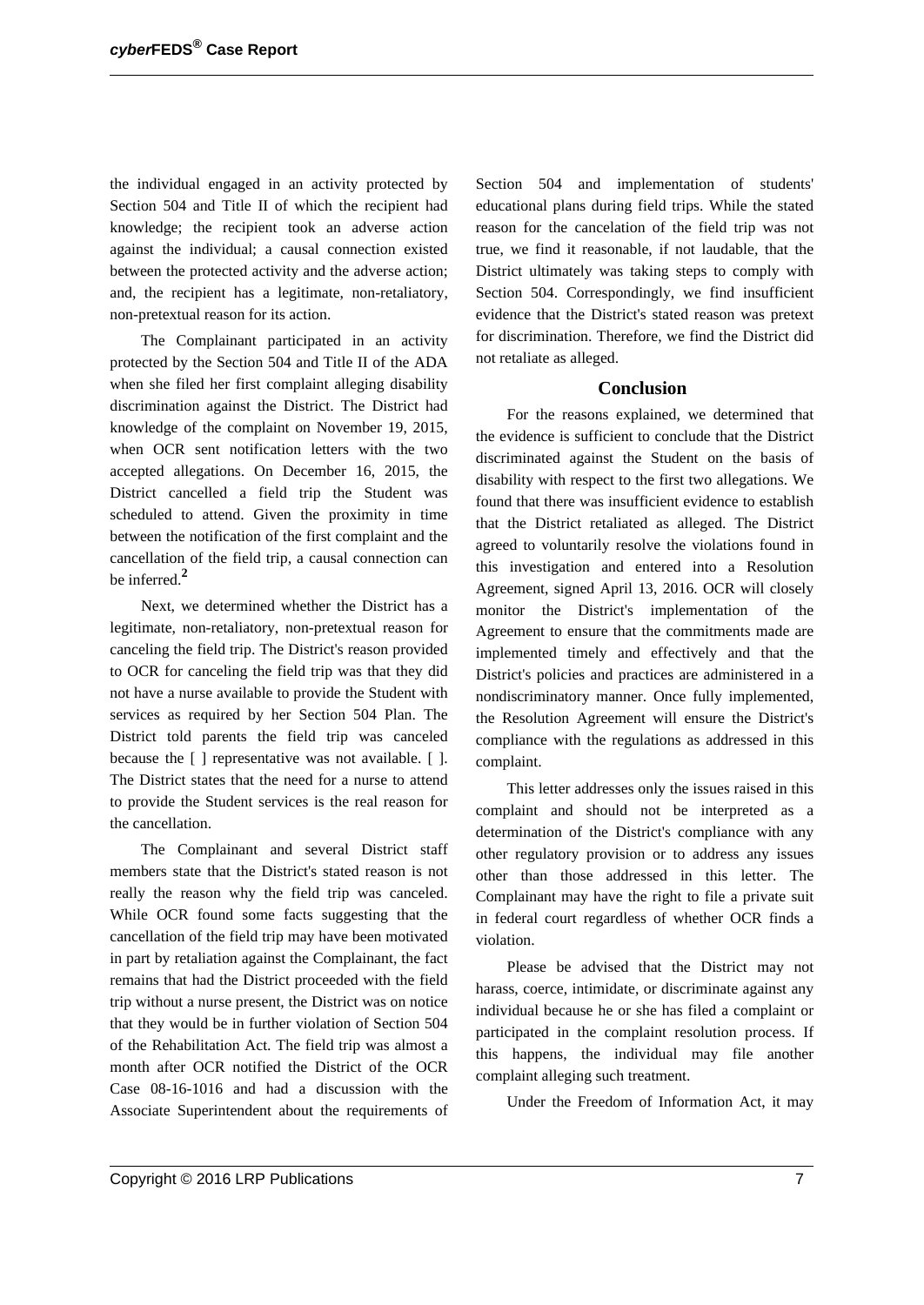be necessary to release this document and related correspondence and records upon request. In the event that OCR receives such a request, we will seek to protect, to the extent provided by law, personally identifiable information, which, if released, could reasonably be expected to constitute an unwarranted invasion of personal privacy.

This letter sets forth OCR's determination in an individual OCR case. This letter is not a formal statement of OCR policy and should not be relied upon, cited, or construed as such. OCR's formal policy statements are approved by a duly authorized OCR official and made available to the public.

We are committed to prompt and effective service. If you have any questions, please contact Ms. Heidi Kutcher at 303-844-4572 or by email at heidi.kutcher@ed.gov.

<sup>1</sup>The Complainant filed a second complaint (OCR case number 08-16-1094), where she has alleged retaliation for cancelling this field trip. The investigation of that retaliation allegation is addressed below.

**<sup>2</sup>**OCR's investigation of the first allegation found that although there is no written policy requiring parental participation in field trips, but parents of students with diabetes are expected to attend field trips in order to provide their student insulin since teachers are not allowed to give student insulin. An agreement has been proposed to remedy the violation finding in 08-16-1016 regarding both allegations.

## **Resolution Agreement**

## **Park City School District**

In order to resolve the allegation in case number 08-16-1016, filed against the Park City School District opened for investigation by the U.S. Department of Education, Office for Civil Rights (OCR), the District agrees to implement this Resolution Agreement. This case was initiated pursuant to Section 504 of the Rehabilitation Act of 1973 (Section 504), and its implementing regulation at 34 C.F.R. §§ 104.4, 104.33, 104.35, 104.37, and

104.61 and Title II of the Americans with Disabilities Act of 1990 at 28 C.F.R. § 35.130.

1. Policies and Procedures: The District will submit for review and approval a Board policy and/or District administrative procedure (hereafter "policy") for ensuring students who require nurse health care as part of their Section 504 Plans are able to receive the care as their plan requires. The policy should address how the District will ensure a nurse is available at the students' schools (to the extent a nurse is required to perform non-delegable nursing tasks) consistent with the students' Section 504 Plan needs, the procedure for arranging a substitute nurse, and how the District will facilitate students' participation in District programs, including field trips.

#### REPORTING REQUIREMENTS:

- By May 30, 2016, the District will submit to OCR for review and approval the District's draft policy.

- Within 60 days of OCR's approval of the policy, the District will adopt the approved policy**<sup>1</sup>** and provide the policy to the District's parents and students. The notice may be provided by placing information regarding the policy in school newsletters, email, and the District's website with links to the policy posted on its website.

- Within 60 days of OCR's approval of the policy, the District will provide OCR with supporting documentation to show the approved policy is adopted and notice has been provided. Supporting documentation will include 1) web links to where the policy is posted on its website, 2) copies of school newsletters, or 3) other similar documents notifying parents of the changes to the District's policies and procedures.

2. Policies and Procedures: The District will submit for review and approval a policy for how students with nurse care in their Section 504 Plans will receive nurse care services during field trips; stating that students with disabilities will not be excluded from field trips and will be provided with the nursing care accommodations in their Section 504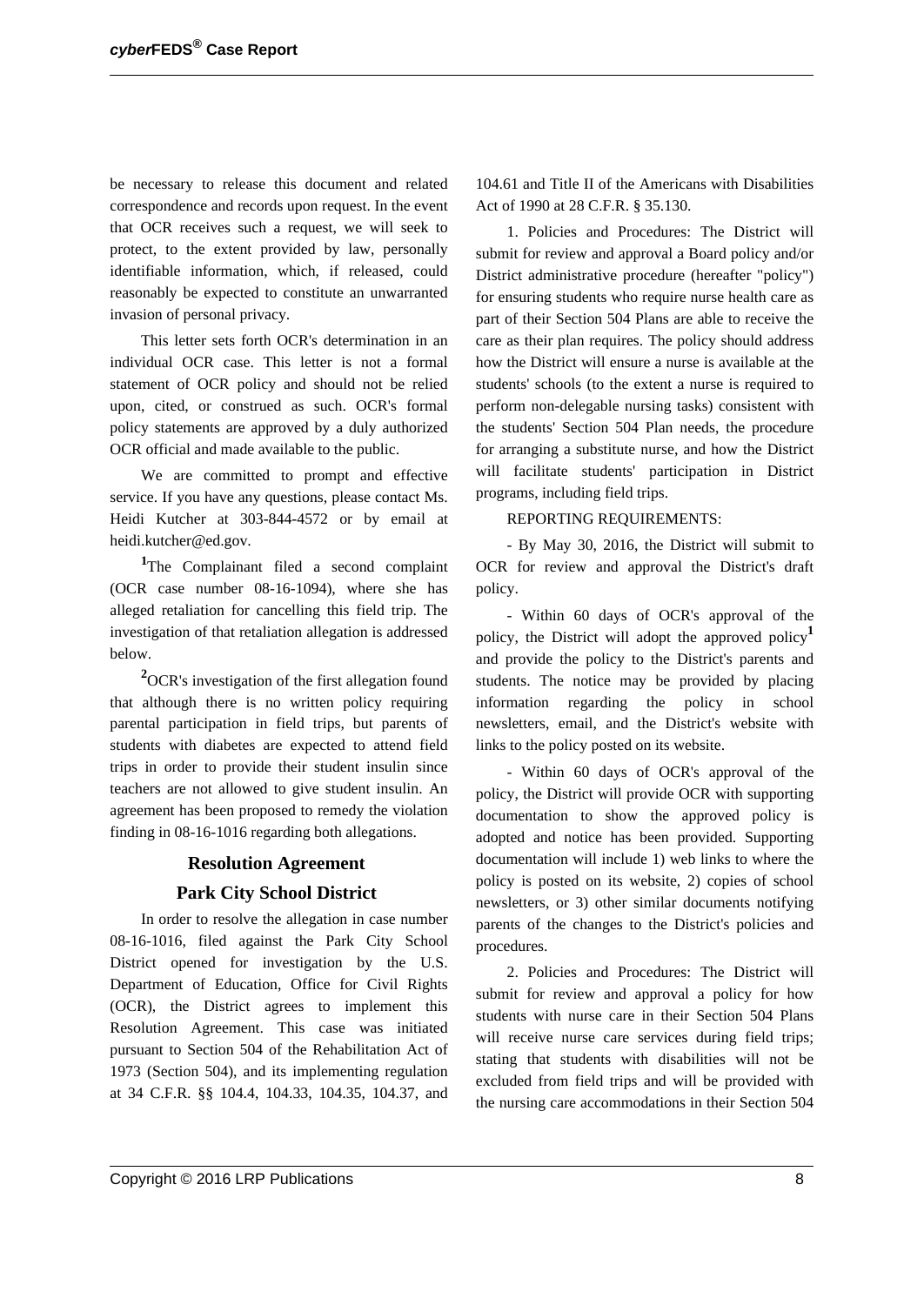Plans during the field trips.

REPORTING REQUIREMENTS:

- By May 30, 2016, the District will submit to OCR for review and approval the District's draft policy.

- Within 60 days of OCR's approval of the policy, the District will adopt the approved policy and provide the policy to District parents and students. The notice must explicitly state that parents are not required to attend field trips and that students will receive all accommodations required nursing care during the field trip. The notice may be provided by placing information regarding the policy in school newsletters, email, and the District's website with links to the policy posted on its website.

- Within 60 days of OCR's approval of the policy, the District will provide OCR with supporting documentation to show the approved policy is adopted and notice was provided. Supporting documentation will include 1) web links to where the policy is posted on its website, 2) copies of school newsletters, or 3) other similar documents notifying parents of the changes to the District's policies and procedures.

3. The District will ensure that the new policies in items 1 and 2 are disseminated to all staff in the District. The District will review the new policy and procedures at one or more staff meeting at each of its schools within 60 days of OCR's approval.

REPORTING REQUIREMENTS:

- Within 60 days of OCR's approval of the policies and procedures, the District will provide OCR with a description of how the new policies and procedures were disseminated to staff members, documenting that the policies have been reviewed in a staff meeting at each school.

4. The District will identify and annually train the staff members at the School who are responsible for implementing students' Section 504 Plans. The training will include the evaluation and placement of students with disabilities, development of Section 504 Plans, and the provision of accommodations for

students with disabilities. The training will also review the two policies required in items 1 and 2.

#### REPORTING REQUIREMENTS:

- Within 60 days of OCR's approval of the policies and procedures, the District will provide OCR with a copy of the training agenda and materials for the training and identify the trainer and her/his qualifications to provide the training, for OCR's review and approval.

- Within 60 days of OCR's approval of the trainer and training materials, the District will provide OCR with a copy of all handouts provided during or before the training, a list of all School administrators and staff identified to receive the training, and a sign-in sheet for those attending the training.

5. The District will reimburse the Complainant for mileage and missed work time for each time the Complainant was called to the School to provide the Student insulin during the 2015-16 school year and for expenses and missed work time she incurred in order to attend the [ ] field trip [ ].

#### REPORTING REQUIREMENTS:

- By May 30, 2016, the District will contact and reimburse the Complainant as follows:

- the District will request information on the dates and number of times she went to school to give the Student insulin and will reimburse for 1 mile each trip and will pay the Complainant for four hours of missed work at \$[ ].

- upon receipt of the information regarding the number of trips to provide insulin from the Complainant, the District will send the Complainant for reimbursement for all miles at the rate of [ ] cents per mile and \$[ ] for missed work.

- In the May 30, 2016 report, the District will provide OCR with a copy of the letter it sends to the Complainant requesting the number of trips to the school to give insulin, a copy of any response, a copy of the accounting demonstrating how the reimbursement amount provided to the Complainant was calculated, and documentation that the District